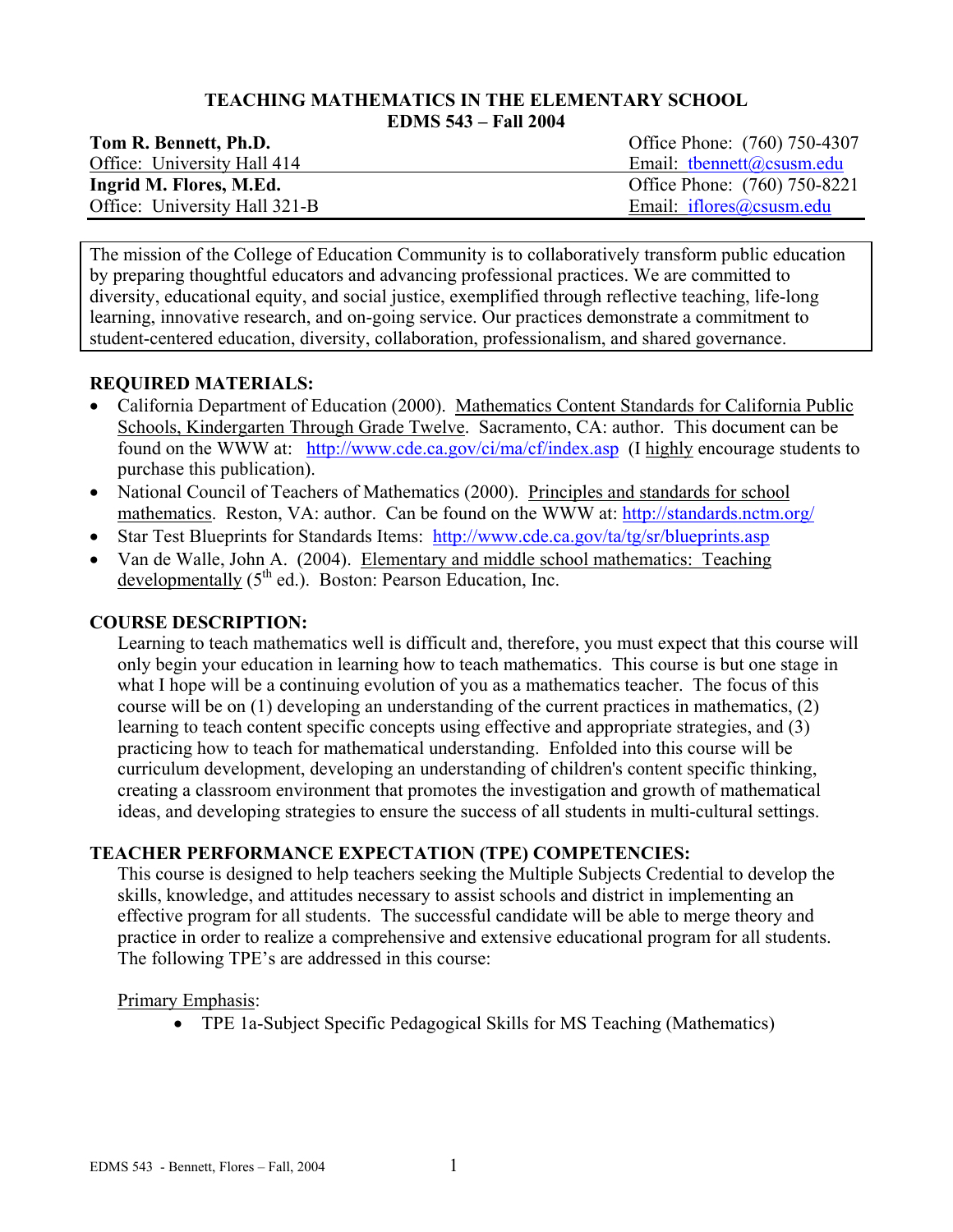Secondary Emphasis:

- TPE 2-Monitoring Student Learning During Instruction
- TPE 3-Interpretation and Use of Assessments
- TPE 4-Making Content Accessible
- TPE 5-Student Engagement
- TPE 6a-Developmentally Appropriate Practices in Grades K-3
- TPE 6b-Developmentally Appropriate Practices in Grades 4-8
- TPE 6d-Developmentally Appropriate Practices for Special Education
- TPE 7-Teaching English Learners
- TPE 8-Learning About Students
- TPE 9-Instructional Planning
- TPE 10-Instructional Time
- TPE 11-Social Environment
- TPE 13-Professional Growth

# **INFUSED COMPETENCIES:**

CLAD: In 1992, the College of Education voted to infuse Cross-cultural, Language and Academic Development (CLAD) competencies across the curriculum. The CLAD competencies are attached to the syllabus and the competencies covered in this course are highlighted.

Authorization to Teach English Learners: This credential program has been specifically designed to prepare teachers for the diversity of languages often encountered in California public school classrooms. The authorization to teach English learners is met through the infusion of content and experiences within the credential program, as well as additional coursework. Students successfully completing this program receive a credential with authorization to teach English learners.

Technology: This course infuses technology competencies to prepare our candidates to use technologies, emphasizing their use in both teaching practice and student learning.

# **KEY ASSIGNMENTS**:

Reading Reflections (24%) - Each week students will write a "meaningful" one page reflection on the articles assigned to be read for that week. These reflections should clearly articulate your thoughts **on the articles** and discuss how you might **specifically apply** what you learned from the articles as a teacher in the classroom.

Student Interviews (24%) - You and one of your classmates will conduct a series of four different student interviews based on questions provided in class. For each interview, you will pose mathematical problems to any one student at a predetermined grade level. The purpose is to get you to begin thinking about students' mathematical understanding, to learn how to effectively pose questions and interpret the meaning of students' answers, and to provide you with an opportunity to interact with students.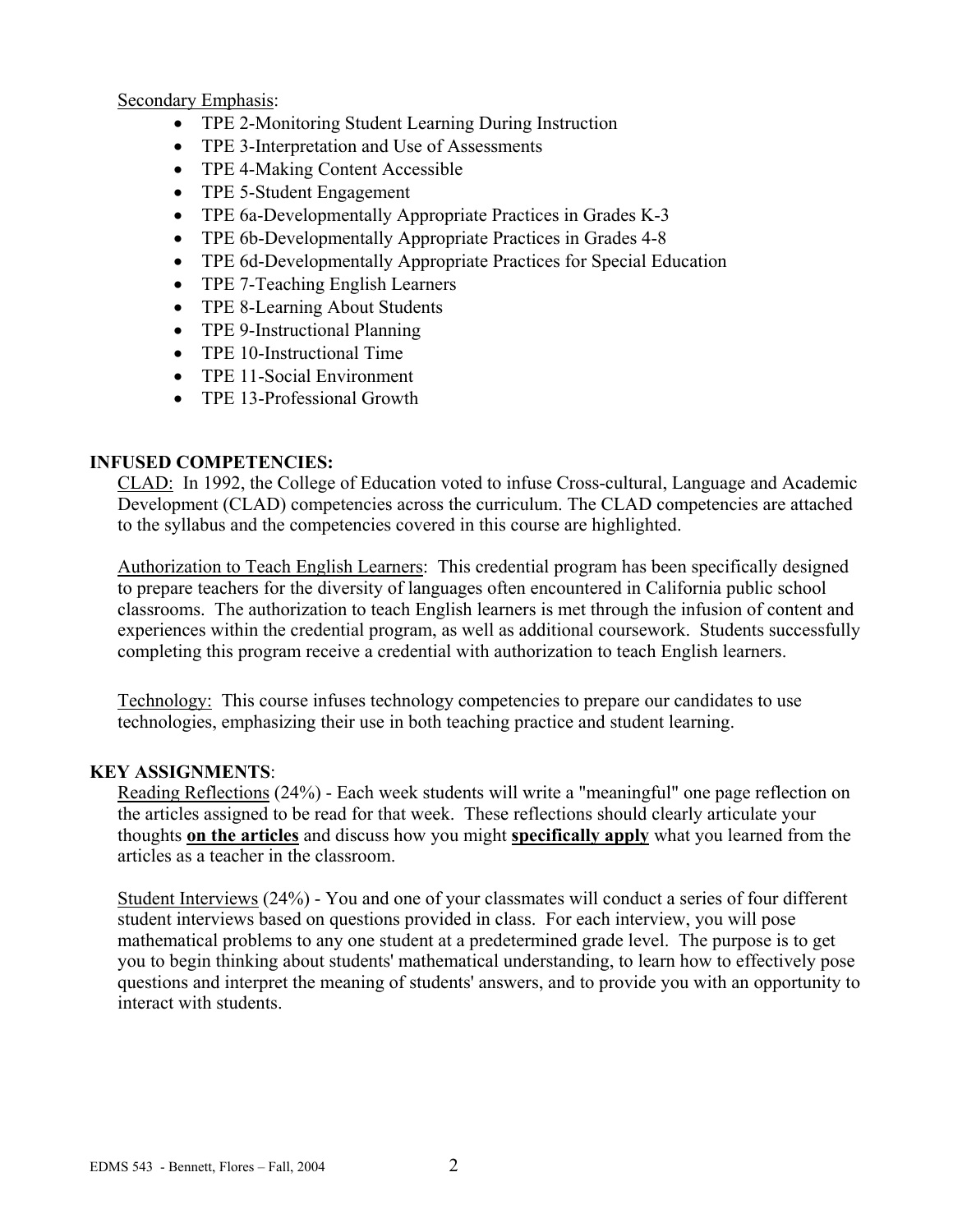Mathematical Resources & Lesson (32%)– Working in small groups, your team will first compile resources on a predetermined mathematical topic (20%) and then design a lesson that you will present in an elementary class (\*if possible given schedule, 12%). The purpose of this activity is to help you learn how to design effective mathematical activities, to provide you with an opportunity to begin compiling mathematical resources, and to provide an opportunity for you to practice teaching mathematics.

Curriculum Assignment (20%)– Students will review the mathematics curriculum currently being used in their classroom (e.g., a textbook) at one grade level and write a short paper that investigates the curriculum alignment with the CA Content Standards and current high stakes assessments. Students will also provide their general thoughts and concerns related to the curriculum (e.g., how the curriculum might need to be altered to make strong connections between mathematical concepts and procedures).

### **GRADING SCALE:**

Grades will be based on the following grading scale:

A..............90 -100% B..............80 - 89% C..............70 - 79% D..............60 - 69% F..............Below 60%

#### **ATTENDANCE POLICY:**

The attendance policy of the College of Education: Due to the dynamic and interactive nature of course in the COE, all students are expected to attend all classes and participate actively. At a minimum, students must attend more than 80% of class time, or s/he may not receive a passing grade for the course at the discretion of the instructor. If you miss two class sessions or are late (or leave early) more than three sessions, you cannot receive a grade of "A". If you miss three class sessions, your highest possible grade is a "C+". Should you have extenuating circumstances, contact the instructor as soon as possible. Please discuss with me any extenuating circumstances that will cause you to miss class prior to your absence. Attendance will be taken at each class session. Furthermore, grades on assignments turned in late will be lowered unless **prior arrangements** have been made with the instructor.

### **PLAGIARISM AND CHEATING:**

Please be sure to read and understand the university policy on plagiarism and cheating as it will be strictly enforced. Academic dishonestly will not be tolerated and will result in a failing grade for this course and will be reported to the University.

#### **STUDENTS WITH DISABILITIES REQUIRING REASONABLE ACCOMMODATIONS:**

Students are approved for services through the Disabled Student Services Office (DSS). This office is located in Craven Hall 5205, and can be contacted by phone at (760) 750-4905, or TTY (760) 750-4909. Students authorized by DSS to receive reasonable accommodations should meet with their instructor during office hours or, in order to ensure confidentiality, in a more private setting.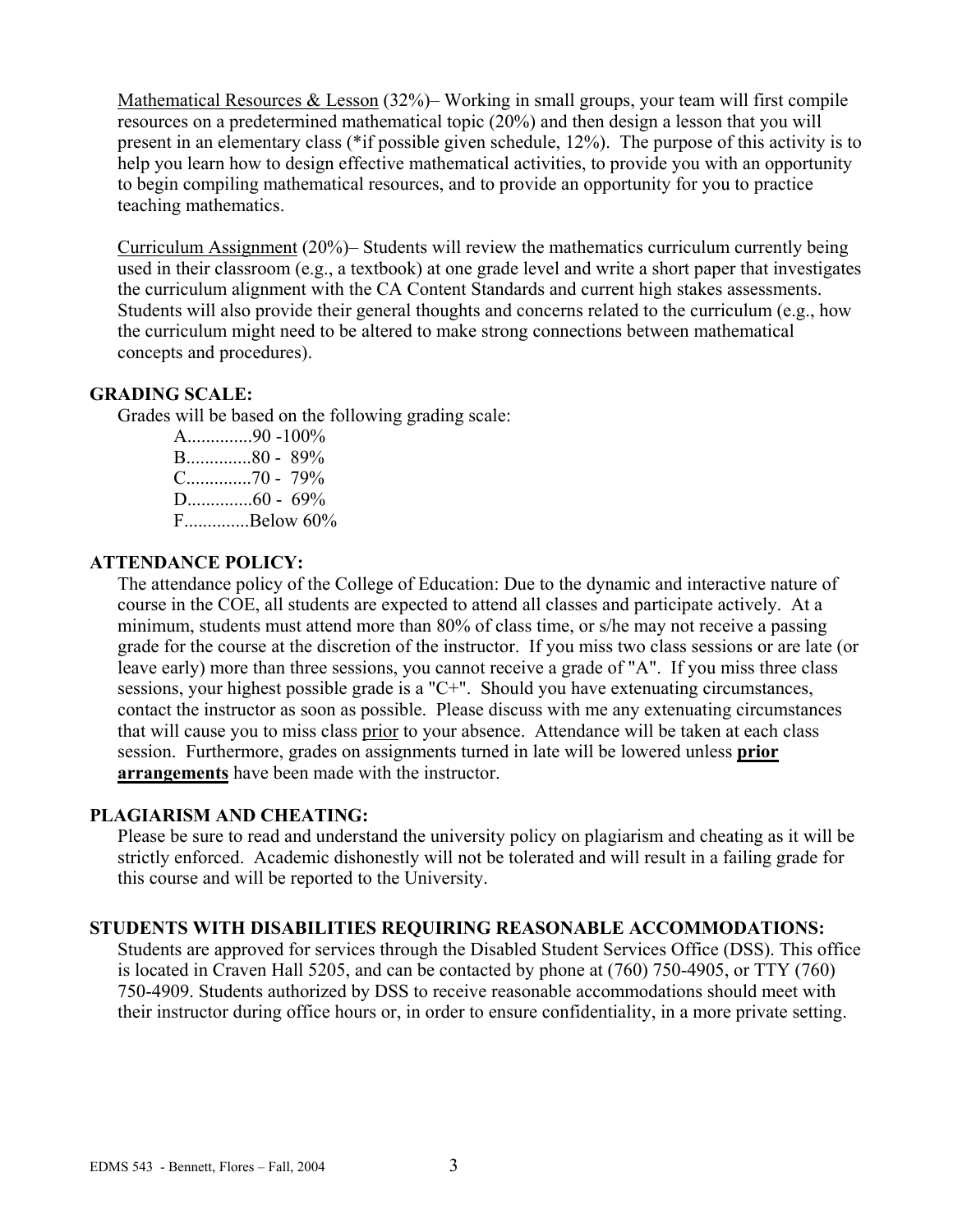# **SB2042 – AUTHORIZATION TO TEACH ENGLISH LEARNERS COMPETENCIES**

| <b>TEST 1: LANGUAGE</b>                          | <b>TEST 2: METHODOLOGY</b>                   | <b>TEST 3:</b>                                  |
|--------------------------------------------------|----------------------------------------------|-------------------------------------------------|
| <b>STRUCTURE</b>                                 | OF BILINGUAL, ENGLISH                        | <b>CULTURE</b>                                  |
|                                                  |                                              |                                                 |
| <b>AND</b>                                       | <b>LANGUAGE DEVELOPMENT,</b>                 | <b>AND</b>                                      |
| <b>FIRST- AND SECOND-</b>                        | <b>AND</b>                                   | <b>CULTURAL DIVERSITY</b>                       |
|                                                  |                                              |                                                 |
| <b>LANGUAGE DEVELOPMENT</b>                      | <b>CONTENT INSTRUCTION</b>                   |                                                 |
| I. Language Structure and Use:                   | I. Theories and Methods of Bilingual         | I. The Nature of Culture                        |
| <b>Universals and Differences</b>                | <b>Education</b>                             |                                                 |
| (including the structure of English)             |                                              |                                                 |
|                                                  |                                              |                                                 |
| A. The sound systems of language                 | A. Foundations                               | A. Definitions of culture                       |
| (phonology)                                      |                                              |                                                 |
| <b>B.</b> Word formation (morphology)            | <b>B.</b> Organizational models: What works  | <b>B.</b> Perceptions of culture                |
|                                                  | for whom?                                    |                                                 |
| C. Syntax                                        | C. Instructional strategies                  | C. Intragroup differences (e.g., ethnicity,     |
|                                                  |                                              | race, generations, and micro-                   |
|                                                  |                                              |                                                 |
|                                                  |                                              | cultures)                                       |
| D. Word meaning (semantics)                      | II. Theories and Methods for                 | D. Physical geography and its effects           |
|                                                  | <b>Instruction In and Through English</b>    | on culture                                      |
|                                                  | A. Teacher delivery for both English         |                                                 |
| E. Language in context                           | language development and content             | E. Cultural congruence                          |
|                                                  | instruction                                  |                                                 |
|                                                  |                                              |                                                 |
| <b>F.</b> Written discourse                      | <b>B.</b> Approaches with a focus on English | II. Manifestations of Culture:                  |
|                                                  | language development                         | <b>Learning About Students</b>                  |
| G. Oral discourse                                | C. Approaches with a focus on                | A. What teachers should learn about             |
|                                                  | content area instruction (specially          | their students                                  |
|                                                  | designed academic instruction                |                                                 |
|                                                  |                                              |                                                 |
|                                                  | delivered in English)                        |                                                 |
| H. Nonverbal communication                       | D. Working with paraprofessionals            | B. How teachers can learn about their           |
|                                                  |                                              | students *                                      |
| II. Theories and Factors in First- and           | III. Language and Content Area               | C.How teachers can use what they                |
|                                                  |                                              |                                                 |
|                                                  |                                              |                                                 |
| <b>Second-Language Development</b>               | <b>Assessment</b>                            | learn about their students                      |
|                                                  |                                              | (culturally responsive pedagogy)*               |
| A. Historical and current theories and           |                                              |                                                 |
| models of language analysis that                 | A. Purpose                                   | III. Cultural Contact                           |
| have implications for second-                    |                                              |                                                 |
| language development and                         |                                              |                                                 |
|                                                  |                                              |                                                 |
| pedagogy                                         |                                              |                                                 |
| <b>B.</b> Psychological factors affecting first- | <b>B.</b> Methods *                          | A. Concepts of cultural contact                 |
| and second-language development                  |                                              |                                                 |
| C. Socio-cultural factors affecting first-       | C. State mandates                            | <b>B.</b> Stages of individual cultural contact |
| and second-language development                  |                                              |                                                 |
| D. Pedagogical factors affecting first-          | D. Limitations of assessment                 | C. The dynamics of prejudice                    |
| and second-language development                  |                                              |                                                 |
|                                                  |                                              |                                                 |
| E. Political factors affecting first- and        | E. Technical concepts                        | D. Strategies for conflict resolution           |
|                                                  |                                              |                                                 |
| second-language development                      |                                              |                                                 |
|                                                  |                                              |                                                 |
|                                                  |                                              | IV. Cultural Diversity in U.S. and CA           |
|                                                  |                                              |                                                 |
|                                                  |                                              |                                                 |
|                                                  |                                              |                                                 |
|                                                  |                                              | A. Historical perspectives                      |
|                                                  |                                              |                                                 |
|                                                  |                                              |                                                 |
|                                                  |                                              | <b>B</b> . Demography                           |
|                                                  |                                              |                                                 |
|                                                  |                                              | C. Migration and immigration                    |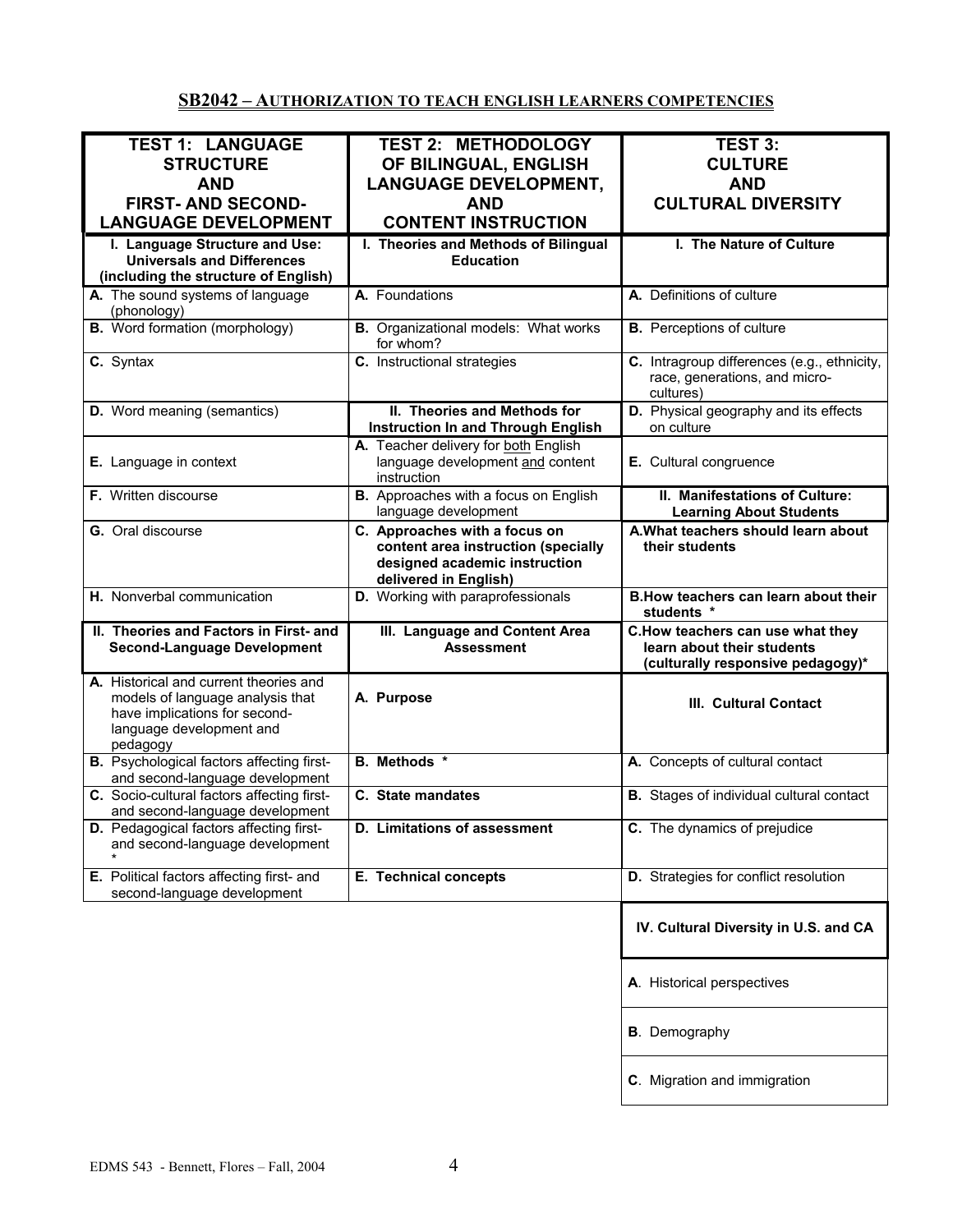|                |                                                       | <b>Assignment to be Completed BEFORE</b><br><b>Class Session</b> |
|----------------|-------------------------------------------------------|------------------------------------------------------------------|
| <b>Date</b>    | <b>Session Number and Topic</b>                       |                                                                  |
| Tue<br>8/31/04 | 1. Introduction to Mathematics Education              | Van de Walle ch. 2                                               |
| Tue            |                                                       |                                                                  |
| 9/7/04         | 2. Developing Mathematical Understanding              | Van de Walle ch. 3                                               |
| <u>Tue</u>     |                                                       |                                                                  |
| 9/14/04        | 3. Problem Solving                                    | Van de Walle ch. 4                                               |
| Tue<br>9/21/04 | 4. Standards                                          | CA Content Standards/NCTM Assignment                             |
| Tue            |                                                       | Assigned Readings:                                               |
| 9/28/04        | 5. Lesson Study & Working Groups                      | (http://www.lessonresearch.net)                                  |
| Tue            |                                                       |                                                                  |
| 10/5/04        | 6. Instructional Practices                            | Van de Walle ch. 6, 7                                            |
| <u>Tue</u>     |                                                       | Van de Walle ch. 5; Assigned Article(s)                          |
| 10/12/04       | 7. Assessment & Conducting Student Interviews         | *Textbook Selection for Curr. Assgn Due                          |
| Tue            |                                                       |                                                                  |
| 10/19/04       | 8. Technology                                         | Van de Walle ch. 8                                               |
|                |                                                       |                                                                  |
| Tue            |                                                       | Van de Walle ch. 9, 10, 11, 13                                   |
| 10/26/04       | 9. Addition and Subtraction                           | *Student Interview #1 Due Today                                  |
| Tue            |                                                       | (Reading integrated with Session 9)                              |
| 11/2/04        | 10. Multiplication and Division                       | *Mult/Div Interview Due (option 2)                               |
| Tue            |                                                       | Van de Walle ch. 12, 14                                          |
| 11/9/04        | 11. Number Concepts                                   | *Number Concepts Interview Due (option 2)                        |
| Tue            |                                                       | Van de Walle ch. 15, 16, 17, 18                                  |
| 11/16/04       | 12. Fractions, Decimals, Percents, Ratio & Proportion | *Fractions Interview Due (option 3)                              |
| Tue            |                                                       | Van de Walle ch. 22, 23                                          |
| 11/23/04       | 13. Algebraic Thinking                                | *Algebra Interview Due (option 3)                                |
| Tue            |                                                       | Van de Walle ch. 19, 20                                          |
| 11/30/04       | 14. Measurement & Geometry                            | *Meas/Geo Interview Due (option 4)                               |
| Tue            |                                                       | Van de Walle ch. 21                                              |
| 12/7/04        | 15. Data Analysis & Probability                       | *Data Anal/Prob Interview Due (option 4)                         |
| Tue            |                                                       | <b>Bring Questions to Ask</b>                                    |
| 12/14/04       | 16. Wrap-up                                           | *Curriculum Assignment Due Today                                 |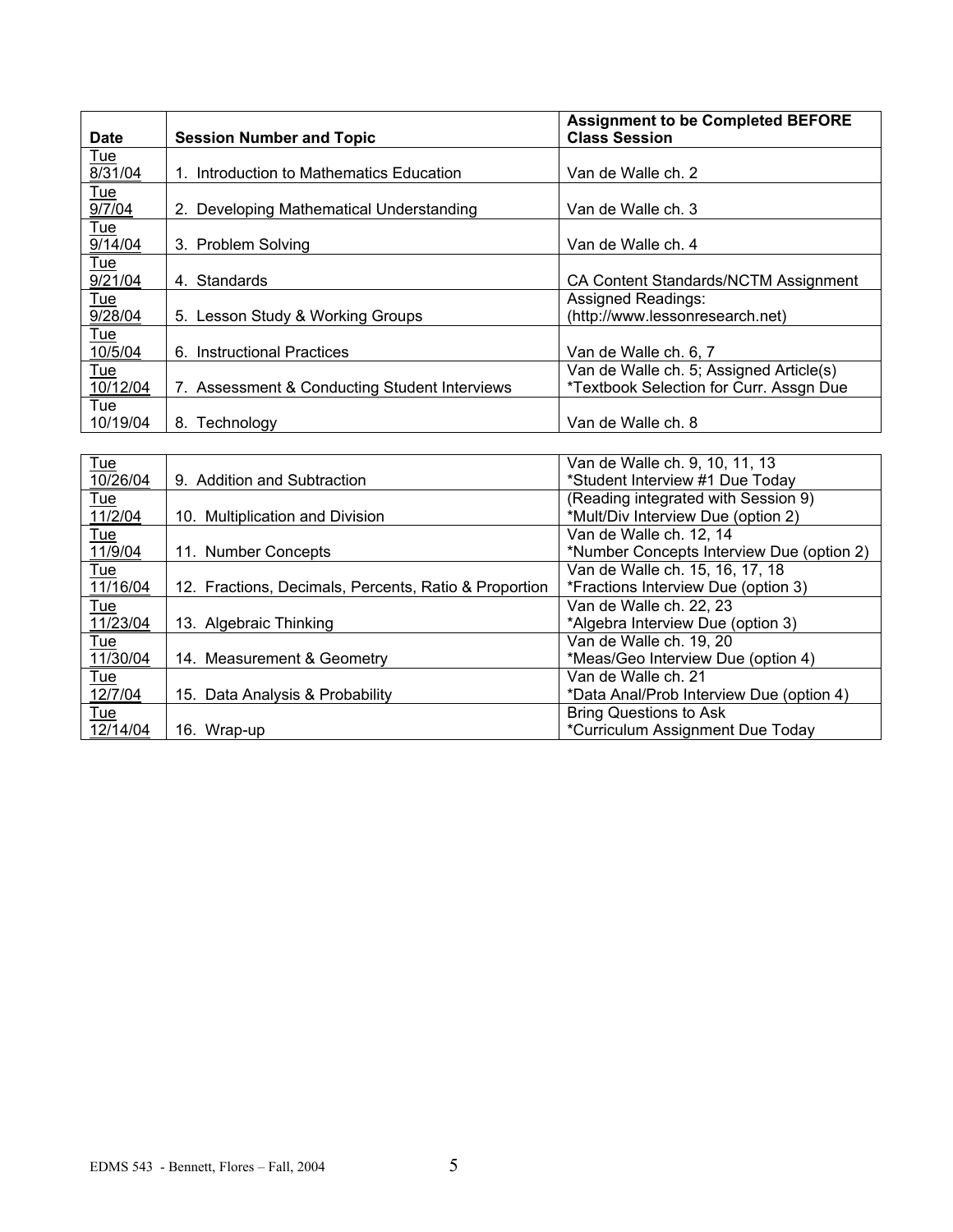#### **STUDENT INTERVIEW GUIDELINES**  EDMS 543

Student interviews are designed to provide students with opportunities to focus on a single child's thinking about mathematics. It will also help students to improve their use of inquiry for assessment purposes and to better understand elementary level students with different understandings.

I recommend that students work together with a partner on these interviews. As a pair, you would interview one child for each content interview and together write up your evaluation of the student (please also submit the child's written work attached to your paper).

### **Prior to the interview**

- You should arrange with a teacher (or parent of a child you know) to interview one child for 20-30 minutes in a quiet place outside the classroom, if possible.
- Provide the teacher with some understanding of what the interview will contain and see if he/she has any thoughts about how this child will do on the assessment.
- Develop a list of questions you may want to use if the child is not forthcoming with a response. For example, if the child says "I just knew it", you might respond with "What did you think about first?" or "If you were helping a friend, how would you explain what you did?"

### **During the interview**

Work with the child individually. Begin the interview by informing the child that you will be giving him/her a series of math problems to solve and that you are interested in his/her thinking process and in the strategies s/he uses to solve these problems. Inform the child that s/he can solve the problems in any way s/he wants. Please remind the child that the interview is voluntary and that s/he can end the interview at any time (if a student does end early then please find another willing student). Do everything you can to help make the child comfortable.

Orally provide the child with each problem, posing them one at a time, you received from class and provide him/her with sufficient time to complete each problem. You may also want to provide the child with a written copy of each problem.

After the child answers each problem you should ask a variety of questions that will help you to better understand the child's thinking and to assess his/her mathematical understanding. **You will want to note the questions you ask and the child's responses** and it may be necessary to ask the child to wait while you are writing -- it is OK to ask the child to wait. **You should not tape-record/video-tape the interview without parental permission**.

# **During the interview, be sure to consider the following:**

- The best thing you can be is genuinely curious. Remember the point of the interview is to discover how the child thinks -- *NOT* to guide the child to the correct answer (try to fight the urge to be "teacher").
- Be careful to respond similarly to correct and incorrect answers. Be curious about all solution strategies -- not just the ones leading to incorrect solutions.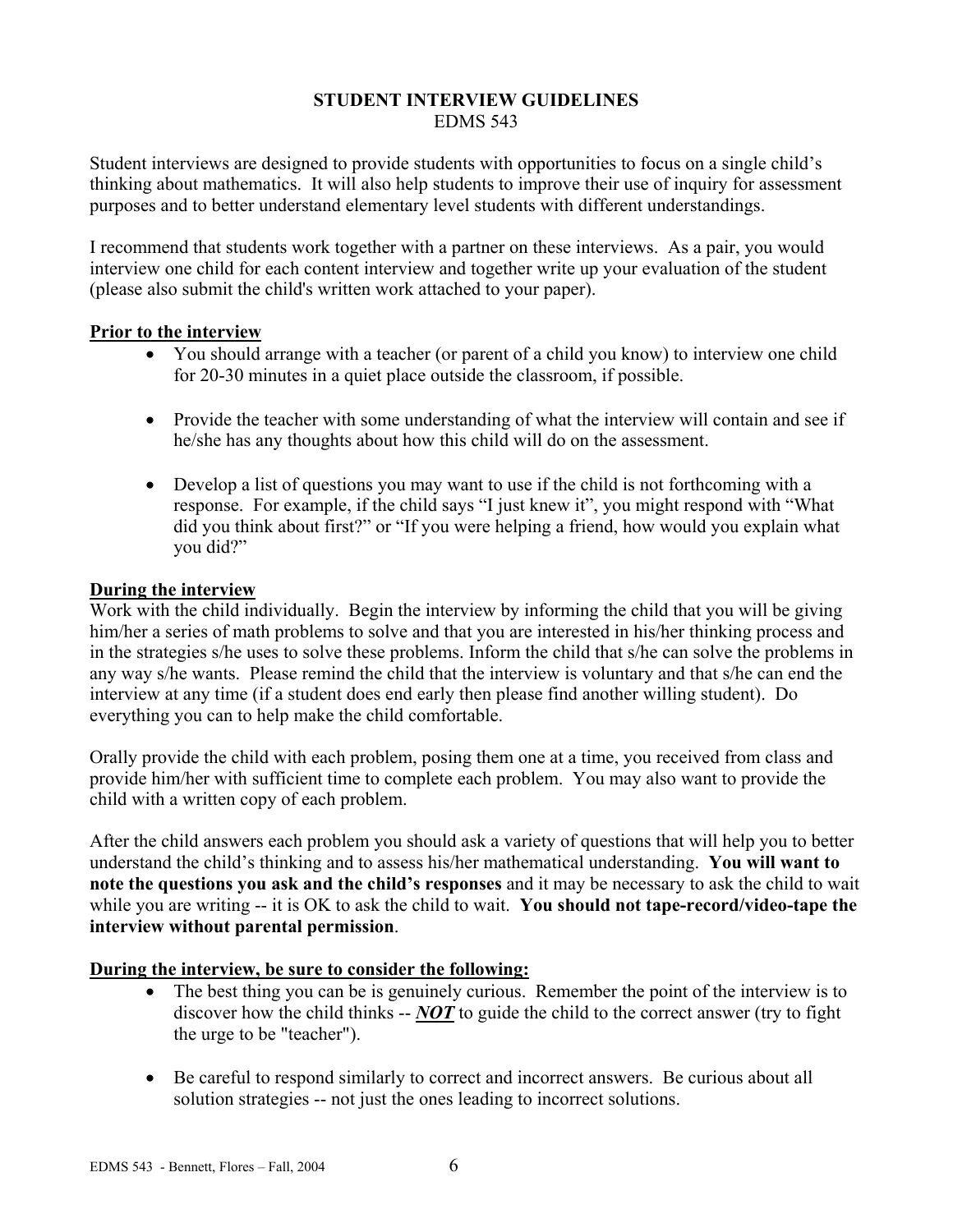- Your primary role is to listen. Make sure you allow enough "wait time" -- children need time to think before answering.
- Make sure the child feels comfortable during the entire interview. If the child clearly cannot answer a problem, move on to the next problem. If you feel that the child is really struggling and frustrated, you may want to end the interview or give the child a problem you are fairly certain s/he can solve and then end the interview. If you cut an interview short because of student difficulty, be sure to discuss your reasoning in your write-up.

#### **After the interview**

You (and your partner) should **together** write no more than a two page reflection that includes a brief discussion on each of the following two points:

- What specifically did you learn about this child's mathematical understanding? Here you will want to make some claims about the mathematics your student understands or doesn't understand. I am looking for more of an explanation than just your student could or couldn't solve a particular problem.
- What specifically might you do for this child if you were his/her teacher? Here you might want to include discussions about such issues as curriculum, instructional strategies, etc.

### **Grading:**

Each interview will be worth a total of 6 points (24 points (or 24%) total). More specifically, I will be looking for nicely written papers that clearly and specifically express what you learned about: 1) the child's mathematical understanding and 2) what you would do next for this child if you were his/her teacher (again be specific here). For example, you might recognize that this student lacks a conceptual understanding of multiplication – so as this child's teacher you might want to pose meaningful problems related to multiplication, etc.

\*NOTE: When you turn in your write-up, you should also include the child's written work (if it exists) and without the student's "actual" name listed.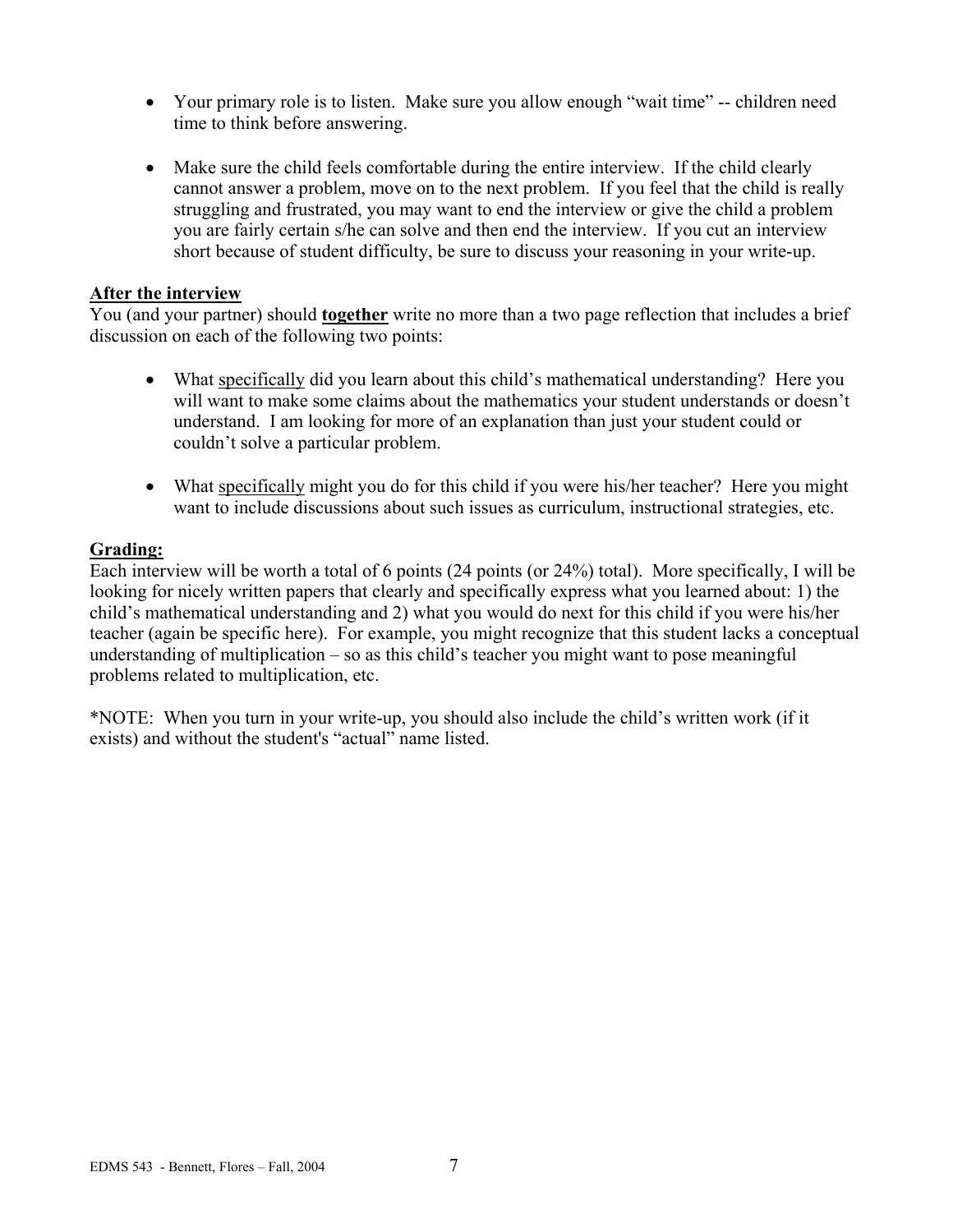### **MATHEMATICAL RESOURCES ASSIGNMENT**  EDMS 543

In preparation for your Classroom Presentation Assignment, your "content group" will construct an Annotated List of Resources that your fellow colleagues will find helpful when teaching your mathematical topic to students. Your list should include resources that directly relate to your mathematical topic (e.g., algebra, geometry, etc.). For example, you should include such things as children's literature, teacher support materials, manipulatives, WWW locations, research articles, videos or movies, software, etc. Please include any useful information that you find when researching your topic so that your colleagues can learn from your work (but do not include duplicated pages from teacher workbooks, rather provide citations along with short descriptions of your resources). I will be looking to find well- constructed packets of information. If you partition the workload it should not be an overwhelming task. If each group prepares a packet of materials that is filled with important resources, and we share that information in class, then you will each have a wealth of information on some of the important mathematical resources for use when you teach! A general "rule of thumb" might be for your group to try and find 10 resources in each of the areas mentioned. Some topics will naturally have more resources than other topics.

Your group will need to turn in one nicely prepared copy of your List of Resources in on the day of your group presentation. Your group should also be prepared to make a 5 minute presentation that highlights some of the resources you found (consider bringing in a few of the items that you found most helpful when planning your presentation and resources for these materials).

This project is purposefully open-ended in the hopes that you will go out and find some great resources for your mathematical topic and for your presentation. You should talk with your master teachers, use the internet, and make use of materials I provide. However, if you have any questions or challenges finding resources, please be sure to ask (I am happy to provide support…I want these to be good so they are good resources)!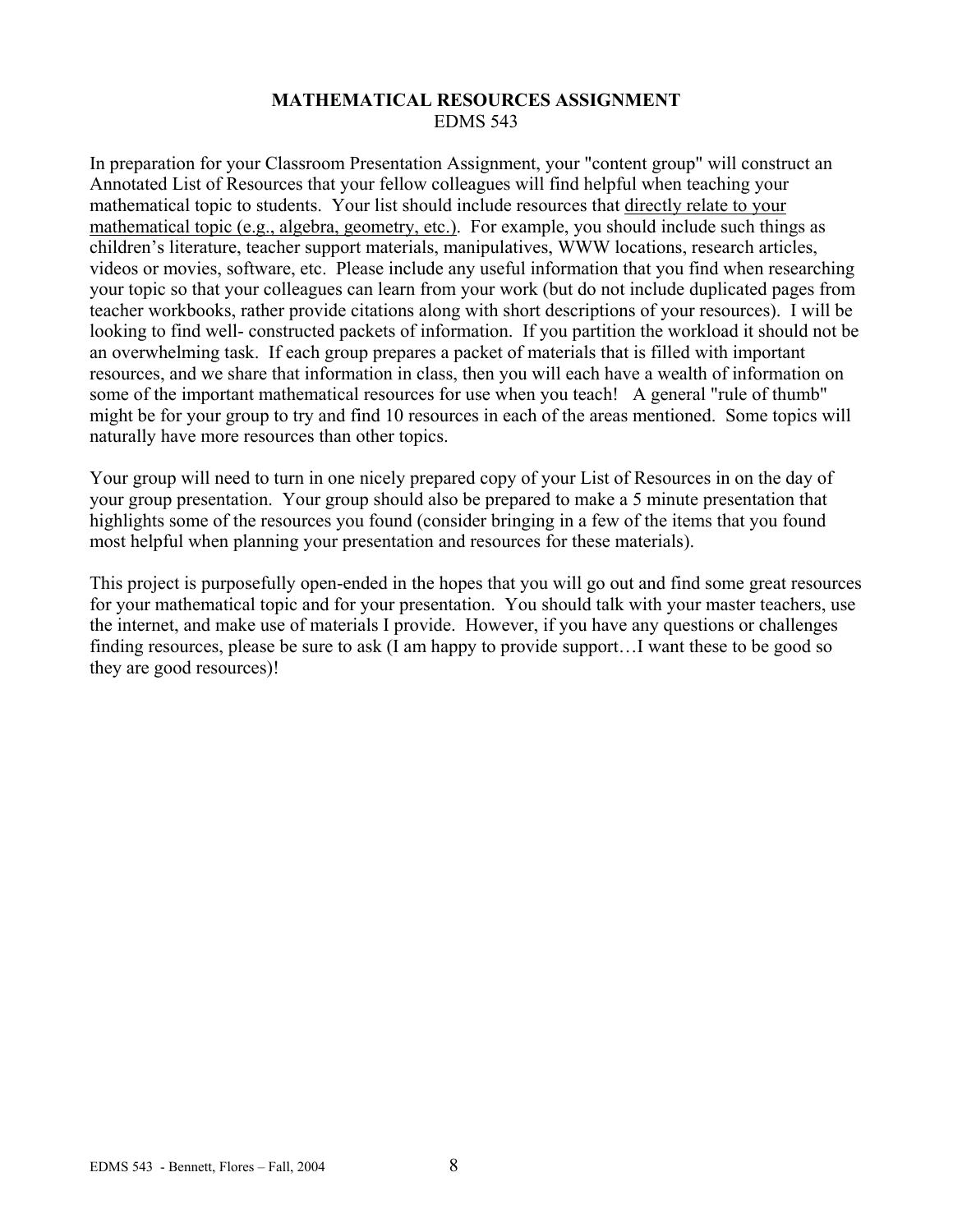### **DESIGNING & TEACHING A LESSON IN MATHEMATICS**  EDMS 543

Students will participate in small groups (approximately four to six students) to design, construct, and teach a single lesson on an assigned mathematical topic. The lesson will be designed for use with children at a specific grade level (based on the grade level of the cooperating teacher). The purpose of this activity is to help you learn how to design effective mathematical lessons for a specific group of students, learn where to find mathematical resources, provide you with an opportunity to practice teaching mathematics and to receive feedback, and to learn how to effectively collaborate with colleagues in order to improve your teaching.

### Plan of Action:

When planning your lesson, each group should:

- 1. Clearly identify the objective(s) of your lesson within the context of the overall goals and objectives of the unit. Similar to the Japanese Lesson Study process, your group might also want to identify a specific problem or issue that needs resolution.
- 2. Identify students' prior knowledge before making decisions about curriculum and instructional practices.
- 3. Consider whether your curriculum clearly brings forward your mathematical objective(s) and what, if any, alterations are necessary. Furthermore, your lesson must be consistent with the Mathematics Framework for California Public Schools (e.g., Content Standards).
- 4. Each group will be required to meet with me at least one time prior to the date of your presentation (this is not to say that we can only meet once!). One of the primary purposes of this activity is to provide me with an opportunity to work with each of you on a more individual basis so that I can help you learn to design effective mathematical activities. I will be happy to provide you with suggestions after you have given it some thought.
- 5. Make sure that each member of the group participates fully in the design and implementation of the lesson and that the workload is shared equitably. As part of your written report, each member must include a short written evaluation that describes the contributions made by each member of the group (indicating whether the workload was shared fairly among the members of the group).
- 6. On the day your topic is to be discussed in class, your group will turn in a lesson plan for your activity (using the format discussed in your Curriculum & Instruction Course), a reflection of your group's collaboration process and the teaching of your lesson, and a paragraph from each member that describes how the workload was shared. Each group will email a copy of your lesson plan and mathematical resources to each of your classmates for their teaching files.
- 7. Each group will either show a short snippet of your actual lesson to the class for discussion or will allow others to observe the actual lesson (we will discuss the options).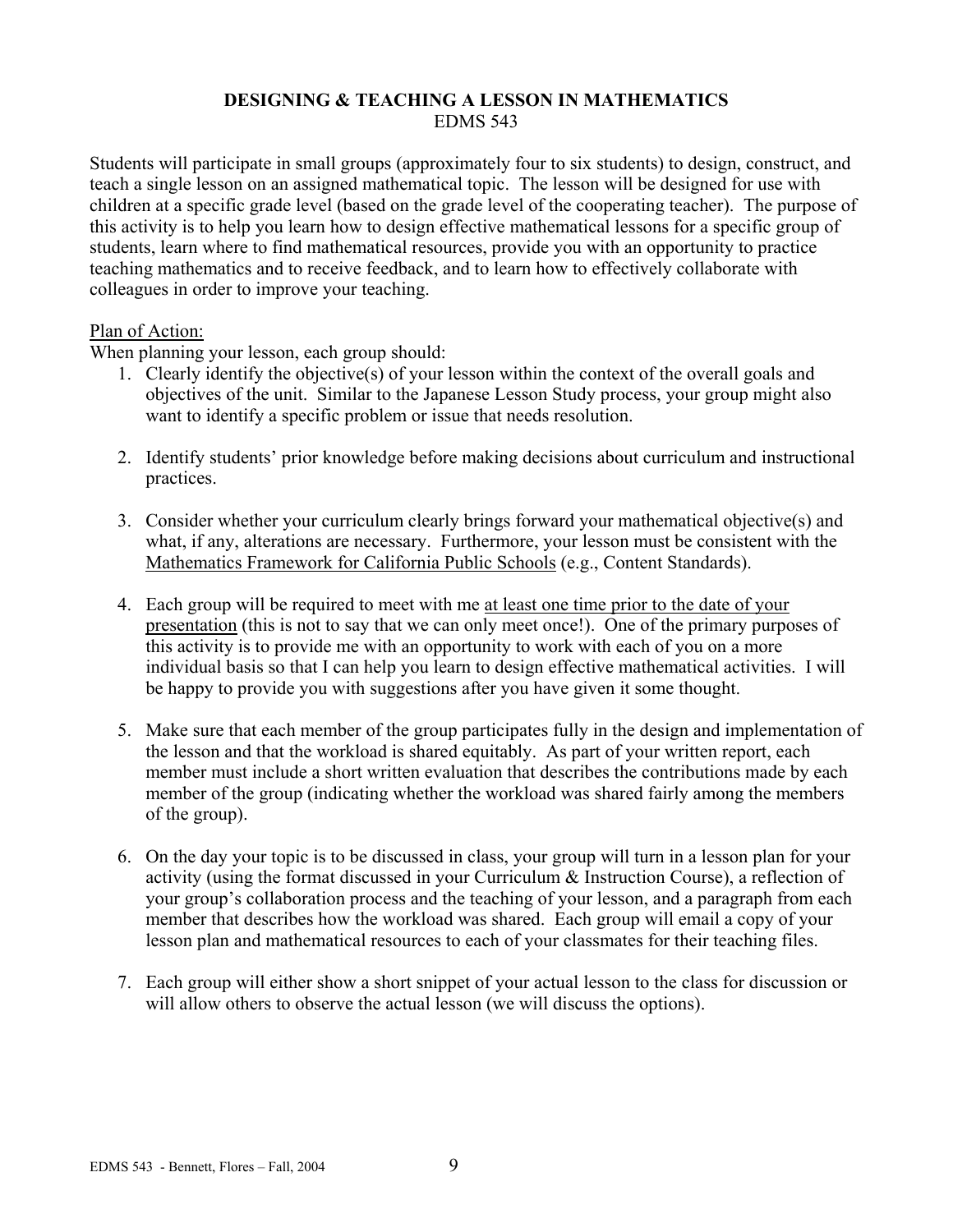# **Grades:**

For this activity, which will be worth a total of 12 points (12%), I am as interested in the process your group goes through as much as the final product. I want this to be an opportunity for you to learn such things as where to go for mathematical resources, to learn how to prepare lesson plans and what to consider when writing a lesson plan, to recognize the many challenges of teaching mathematics, to learn how to reflect and critique lessons, and to begin to understand the importance of on-going professional development opportunities. Your grade on this assignment will be based on the following:

• The design of your lesson plan. For example, adheres to identified lesson plan format described in your Curriculum and Instruction course, adheres to the California Content Standards, makes good use of student thinking, is grade appropriate, is sensitive to the needs of all students, and includes a plan for assessment, etc.

• The level of collaboration among the members of your group, the depth of your reflections (collaboration and teaching of the lesson), and what you learned from this process. You must be willing to take risks, commit yourself fully to this process, and desire to learn as much as possible from others and from the process. The success of this lesson depends on how much YOU put into this activity!

• As discussed earlier, each member of the group will need to include a short paragraph that describes how the work was shared among the members of the group (was the work shared fairly?). If the overall group identifies one member that did not fairly contribute to the final product then I will likely lower the grade of that individual (please work together and share the workload).

• Although the actual presentation of the lesson will NOT be factored into your grade, each group will receive feedback. I believe that this is a time for you to try things out and to make mistakes, not to be judged. Don't be afraid to take some risks and to make mistakes.

# **\* If anything is unclear or if you ever have questions, please ASK me.**